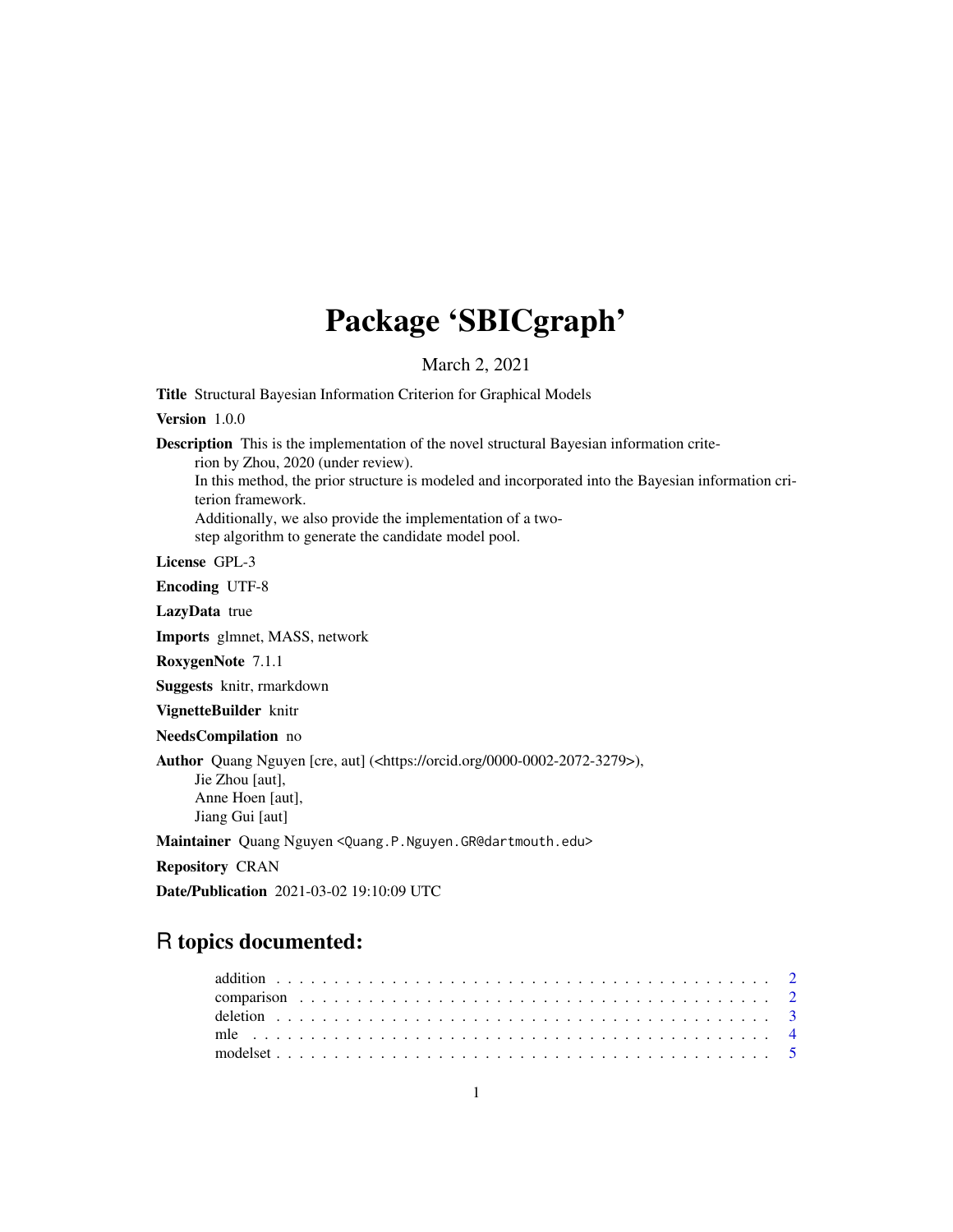# <span id="page-1-0"></span>2 comparison

| Index |  |  |  |  |  |  |  |  |  |  |  |  |  |  |  |  |  |  |  |  |  |  |  |
|-------|--|--|--|--|--|--|--|--|--|--|--|--|--|--|--|--|--|--|--|--|--|--|--|
|       |  |  |  |  |  |  |  |  |  |  |  |  |  |  |  |  |  |  |  |  |  |  |  |
|       |  |  |  |  |  |  |  |  |  |  |  |  |  |  |  |  |  |  |  |  |  |  |  |
|       |  |  |  |  |  |  |  |  |  |  |  |  |  |  |  |  |  |  |  |  |  |  |  |

addition *Enrichment step for constructing the model pool*

### Description

This is the esnrichment step in the two-step algorithm to construct the model pool (internal use only)

#### Usage

addition(data, lambda, P)

# Arguments

| data   | An n by p matrix of observations |
|--------|----------------------------------|
| lambda | Vector of tuning parameter       |
| P      | Prior adjacency matrix           |

#### Value

A list of model objects

## Author(s)

Jie Zhou

comparison *Comparing the real and estimated adjacency matrix*

### Description

Comparing the two adjacency matrices for false discovery rate and positive selection rate. Used for model validation

### Usage

comparison(real, estimate)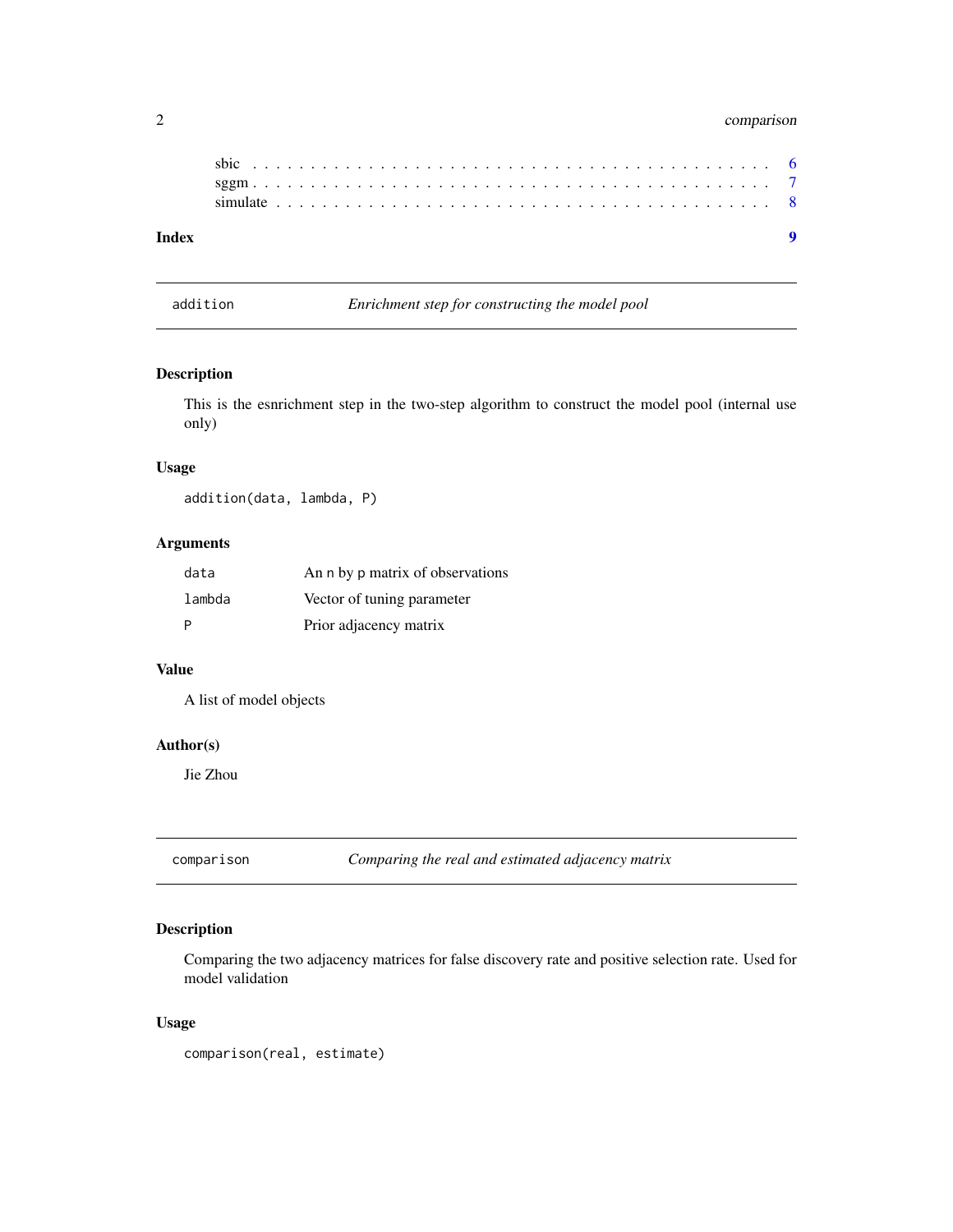#### <span id="page-2-0"></span>deletion 3

# Arguments

| real     | The real matrix p by p adjacency matrix likely from simulated data                        |
|----------|-------------------------------------------------------------------------------------------|
| estimate | The estimated matrix p by p adjacency matrix likely estimated using the SBIC<br>procedure |

# Value

A list of the following evaluation metrics

| <b>PSR</b> | <b>Positive Selection Rate</b> |
|------------|--------------------------------|
| FDR        | False Discovery rate           |

### Author(s)

Jie Zhou

deletion *Pruning step for constructing the model pool*

### Description

This is the pruning step in the two-step algorithm to construct the model pool (internal use only)

### Usage

deletion(data, lambda, P)

### Arguments

| data   | An n by p matrix of observations |
|--------|----------------------------------|
| lambda | Vector of tuning parameter       |
|        | Prior adjacency matrix           |

# Value

A list of model objects

# Author(s)

Jie Zhou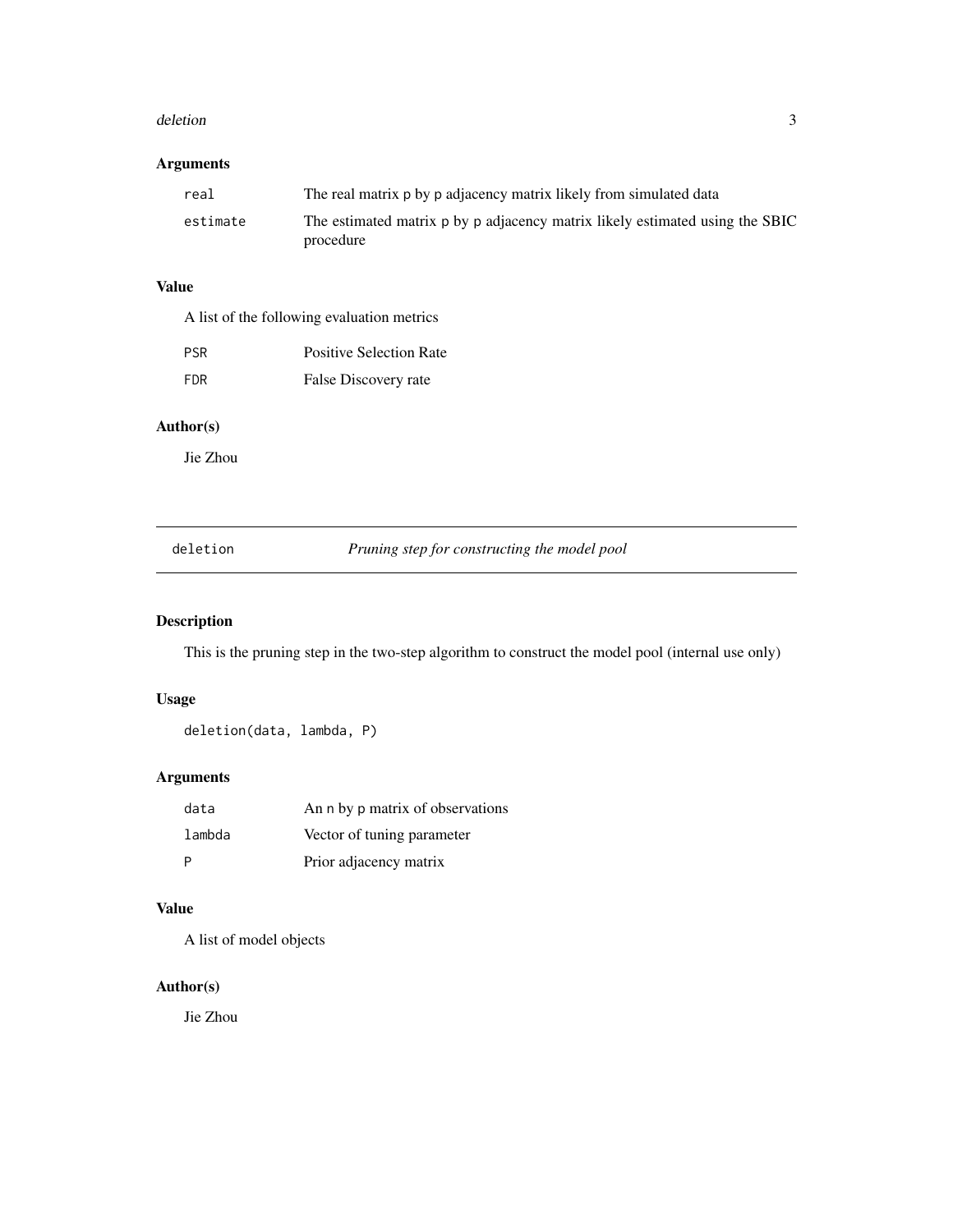<span id="page-3-0"></span>mle *Estimate the precision matrix for multivariate normal distribution with given adjacency matrix using maximum likelihood*

### Description

This function find the maximum likelihood estimate of the precision matrix with given adjacency matrix for multivariate normal distribution.

#### Usage

mle(data, priori)

### Arguments

| data   | An n by p dataframe representing the observations       |
|--------|---------------------------------------------------------|
| priori | A p by p matrix representing the given adjacency matrix |

#### Details

The methods are based on the relationship between precision matrix of the multivariate normal distribution and regression coefficients.

## Value

Returns a p by p matrix estimate of the precision matrix

#### Author(s)

Jie Zhou

```
set.seed(1)
d=simulate(n=100,p=200, m1=100, m2=30)
data=d$data
priori=d$realnetwork
precision=mle(data=data,priori=priori)
```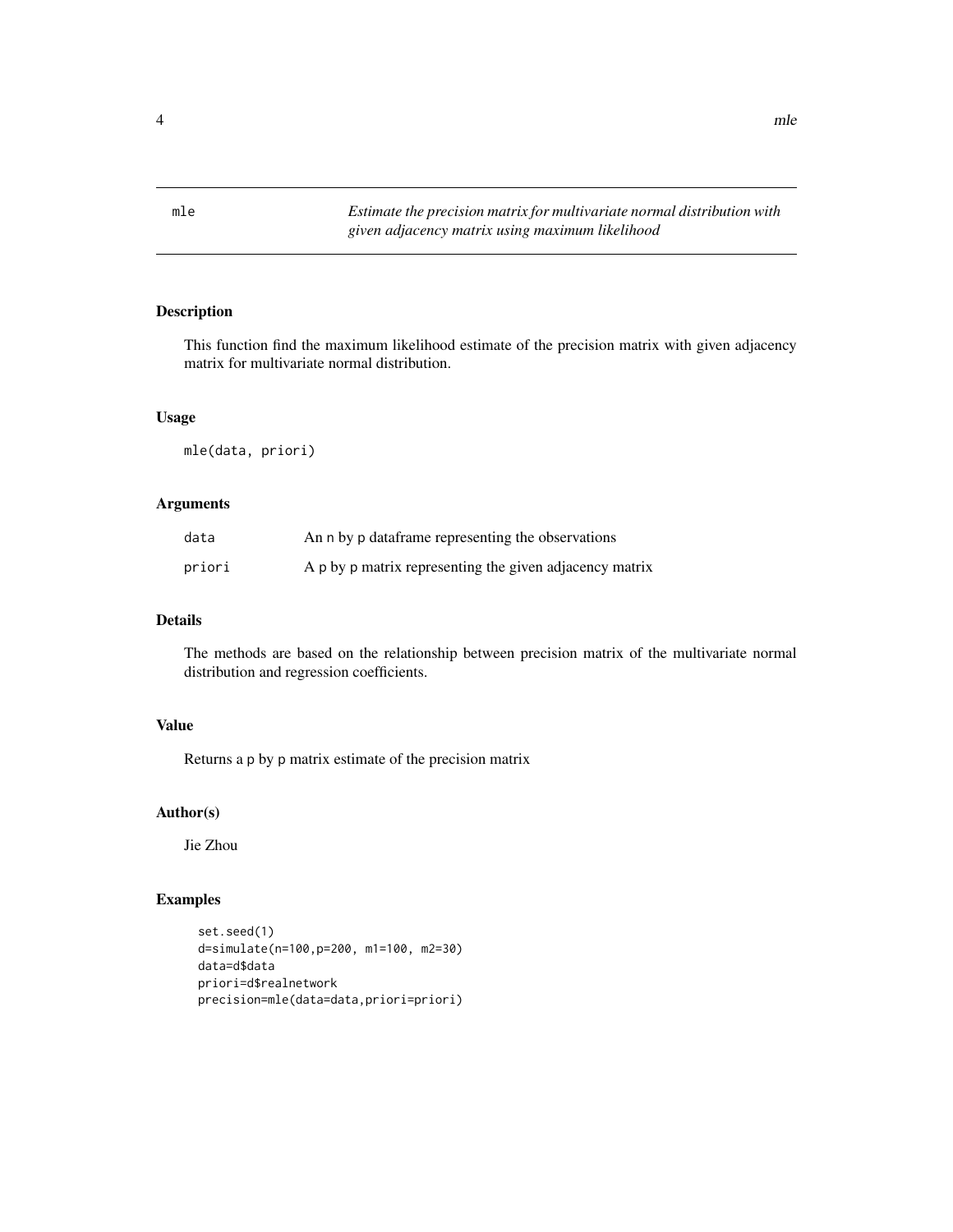<span id="page-4-0"></span>

### Description

For a given prior graph, the two-step algorithm, including edge enrichment and pruning, is used to construct the model pool

#### Usage

modelset(data, lambda, P)

# Arguments

| data   | A n by p data frame of observations |
|--------|-------------------------------------|
| lambda | Tuning parameter vector             |
| P      | Prior adjacency matrix              |

#### Value

A list including all the candidate models in the model pool. Each model is represented by a p by p adjacency matrix

#### Author(s)

Jie Zhou

```
set.seed(1)
d=simulate(n=100, p=100, m1 = 100, m2 = 30)
data=d$data
P=d$priornetwork
lambda=exp(seq(-5,5,length=100))
candidates=modelset(data=data,lambda=lambda, P=P)
```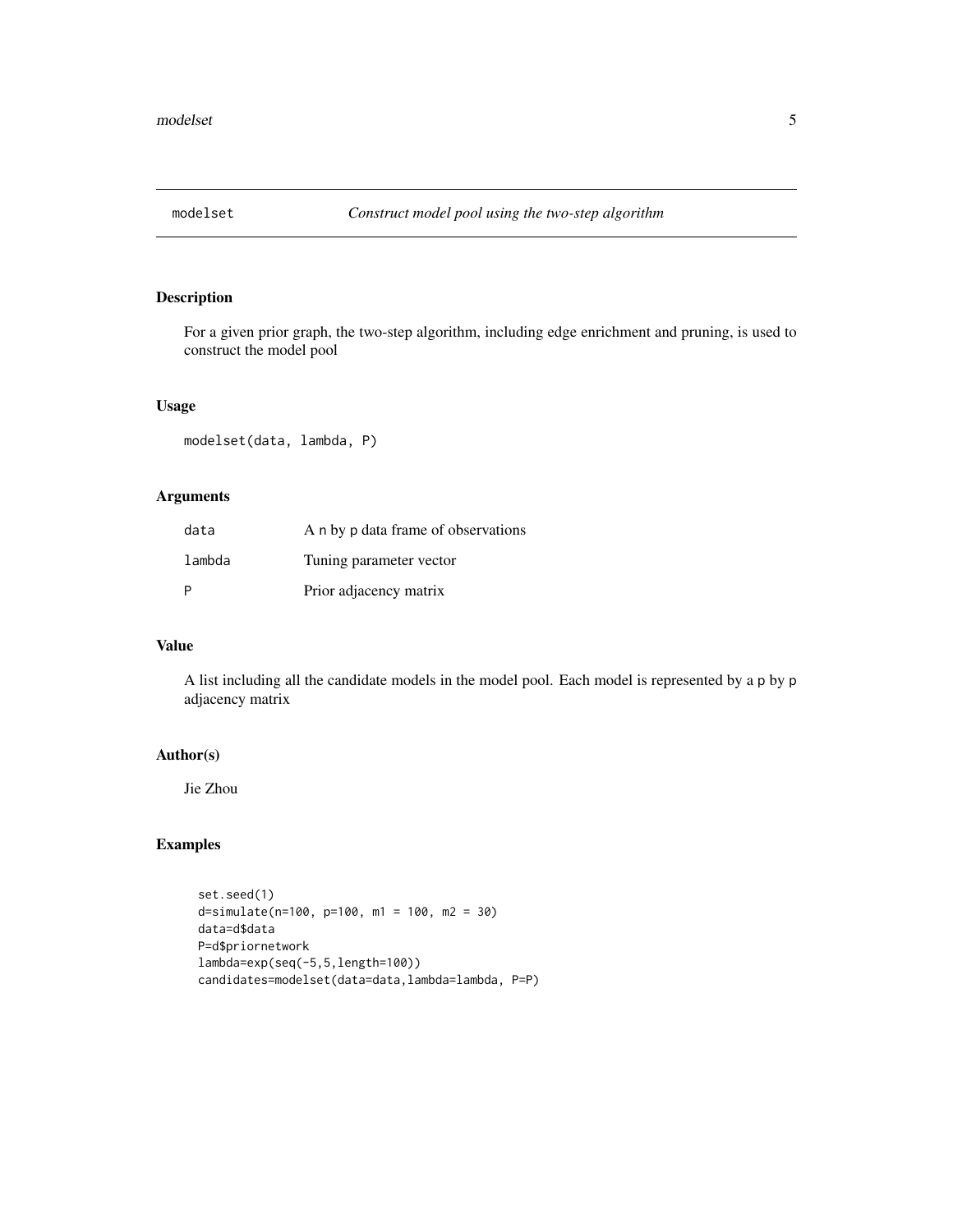<span id="page-5-0"></span>

#### Description

This function estimates the novel structural Bayesian information criterion given the data and a given graph structure

#### Usage

sbic(data, theta, prob, P)

## Arguments

| data  | A n by p dataframe representing observations             |
|-------|----------------------------------------------------------|
| theta | The p by p matrix representing the given graph structure |
| prob  | The expected error rate                                  |
| Þ     | The prior adjacency matrix                               |

#### Value

The value of sbic with given temperature parameter and prior adjacency matrix

## Author(s)

Jie Zhou

```
set.seed(1)
d=simulate(n=100, p=100, m1 = 100, m2 = 30)
data=d$data
P=d$priornetwork
theta=d$realnetwork
prob=0.15
index=sbic(data=data, theta=theta, prob=prob, P=P)
```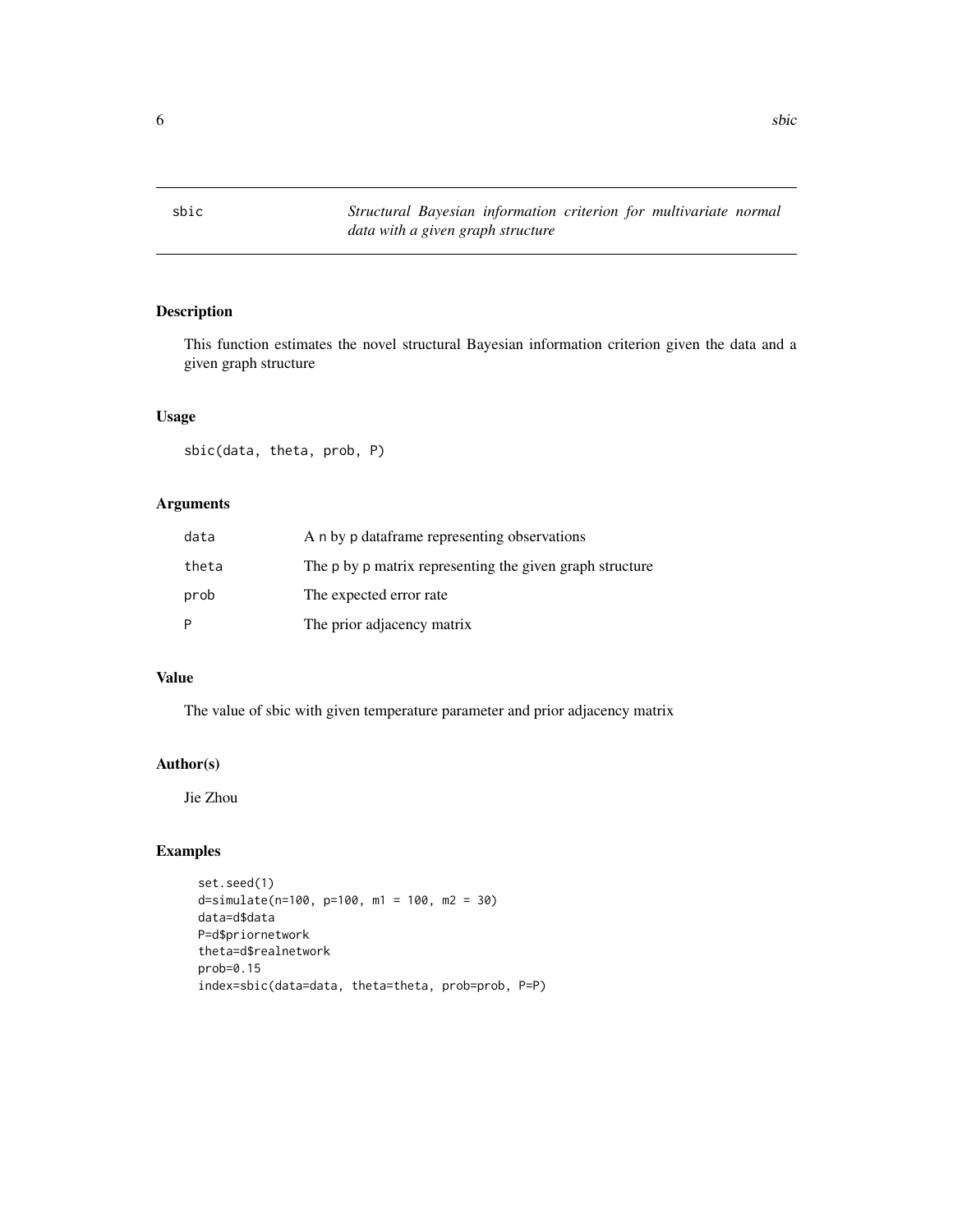<span id="page-6-0"></span>

### Description

Select the model based on the SBIC criterion and the two-step algorithm

#### Usage

sggm(data, lambda, M, prob)

## Arguments

| data   | An n by p dataframe representing the observations          |
|--------|------------------------------------------------------------|
| lambda | A vector of tuning parameters used to build the model pool |
| M      | The prior adjacency matrix                                 |
| prob   | The mean error rate                                        |

#### Value

A list of objects containing:

| networkhat | The final selected adjacency matrix |
|------------|-------------------------------------|
| candidates | The model pool                      |

#### Author(s)

Jie Zhou

```
set.seed(1)
m1 = 100m2 = 30p = 100n = 100d=simulate(n=n,p=p, m1 = m1, m2 = m2) # simulate fake datalambda=exp(seq(-5,5,length=100)) # tuning parameter
data=d$data # data from the simulation
M=d$priornetwork # prior network from simulation
# calculating the error rate
r1=m2/m1
r2=m2/(p*(p-1)/2-m1)
r=(r1+r2)/2
# apply sggm
result=sggm(data=data, lambda=lambda, M=M, prob=r)
# compare the final network and the true network
```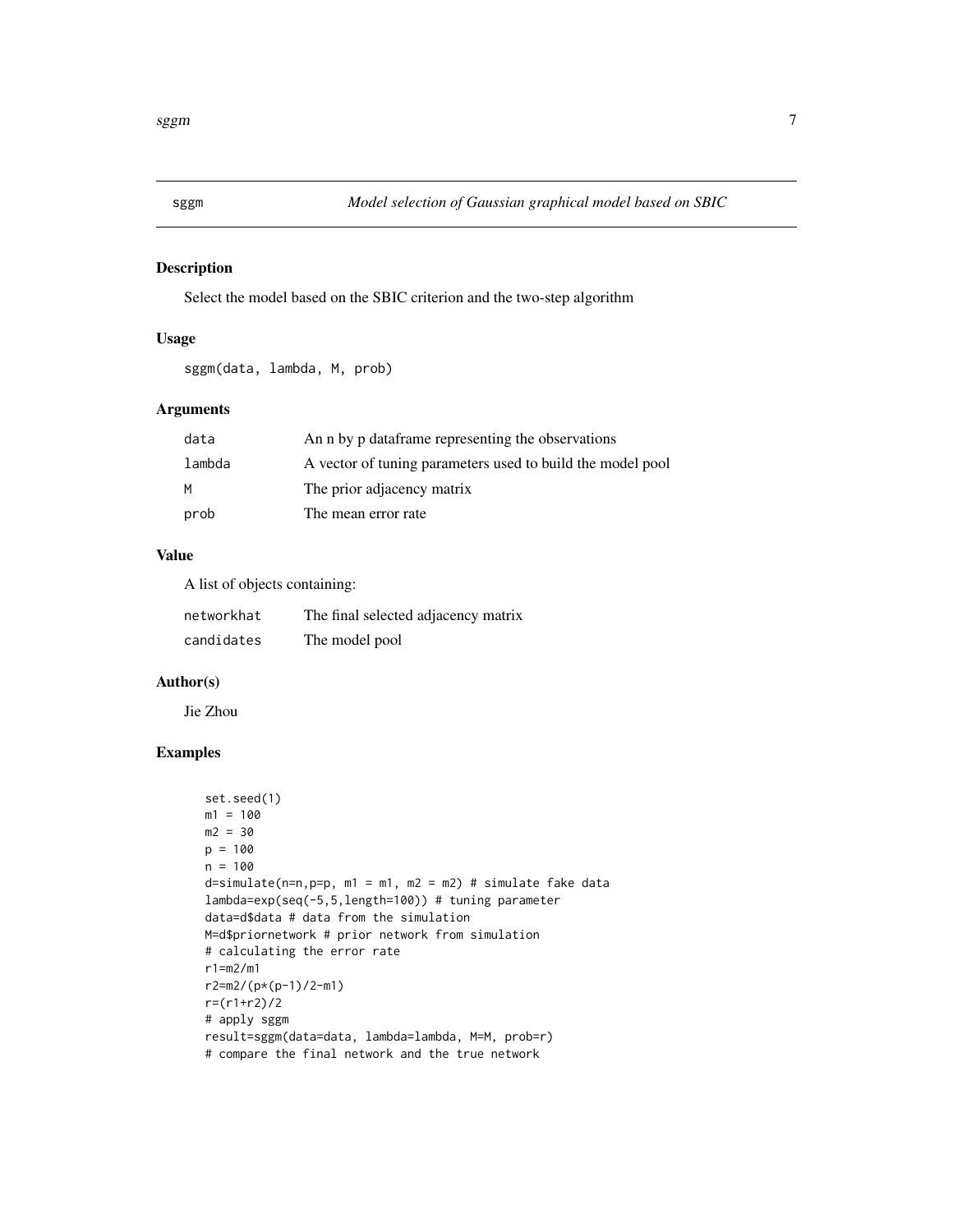<span id="page-7-0"></span>8 simulate that the state of the state of the state of the state of the state of the state of the state of the state of the state of the state of the state of the state of the state of the state of the state of the state o

### result\$networkhat d\$realnetwork

simulate *Randomly generate a adjacency matrix based on which to simulate data*

# Description

According to a given edge density, first generate the adjacency matrix P of a graph. Based on P, the simulated multivariate normal data is generated with mean zero and a specified given precision matrix

#### Usage

simulate(n, p, m1, m2)

### Arguments

| n  | Sample size                                                                                                         |
|----|---------------------------------------------------------------------------------------------------------------------|
| р  | The number of vertices in graph or the number of variables                                                          |
| m1 | The number of edges in the true graph                                                                               |
| m2 | The number of elements in adjacency matrix that stay in different states, i.e., 0<br>or 1, in true and prior graphs |

# Value

A list including the simulated data, real adjacency matrix and a prior adjacency matrix

| data         | simulated data         |
|--------------|------------------------|
| realnetwork  | real adjacency matrix  |
| priornetowrk | prior adjacency matrix |

#### Author(s)

Jie Zhou

```
set.seed(1)
d=simulate(n=100,p=200, m1=100, m2=30)
d$data
d$realnetwork
d$priornetwork
```